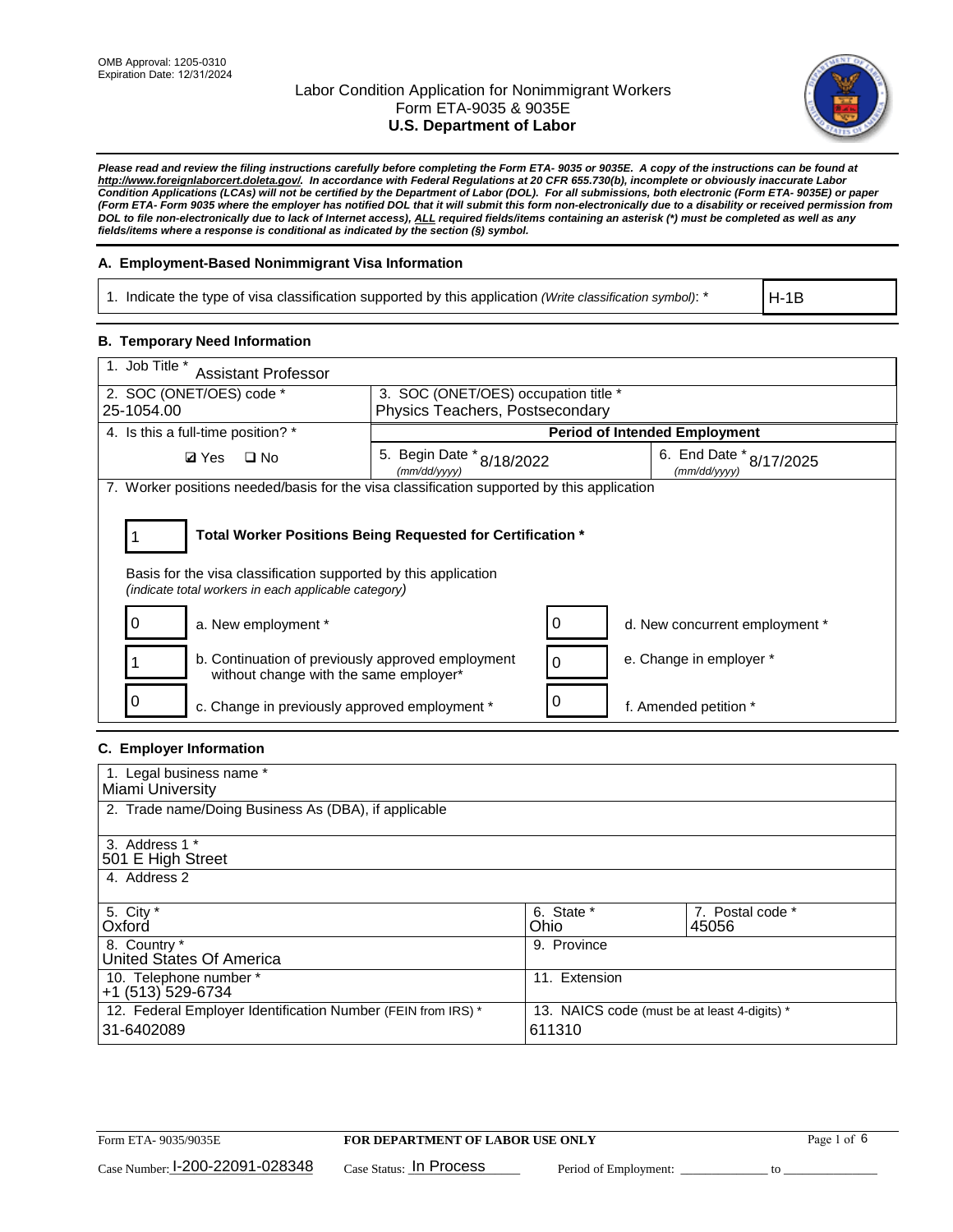

## **D. Employer Point of Contact Information**

**Important Note**: The information contained in this Section must be that of an employee of the employer who is authorized to act on behalf of the employer in labor certification matters. The information in this Section must be different from the agent or attorney information listed in Section E, unless the attorney is an employee of the employer.

| 1. Contact's last (family) name *                       | 2. First (given) name * |                     | 3. Middle name(s)         |
|---------------------------------------------------------|-------------------------|---------------------|---------------------------|
| Smart                                                   | Aimee                   |                     | M                         |
| 4. Contact's job title *<br>Paralegal                   |                         |                     |                           |
| 5. Address 1 *<br>Miami University                      |                         |                     |                           |
| 6. Address 2<br>501 E High Street, 205 B Roudebush Hall |                         |                     |                           |
| 7. City *<br>Oxford                                     |                         | 8. State *<br>Ohio  | 9. Postal code *<br>45056 |
| 10. Country *<br>United States Of America               |                         | 11. Province        |                           |
| 12. Telephone number *                                  | Extension<br>13.        | 14. E-Mail address  |                           |
| +1 (513) 529-6734                                       |                         | smarta2@miamioh.edu |                           |

# **E. Attorney or Agent Information (If applicable)**

**Important Note**: The employer authorizes the attorney or agent identified in this section to act on its behalf in connection with the filing of this application.

| 1. Is the employer represented by an attorney or agent in the filing of this application? *<br>If "Yes," complete the remainder of Section E below. |                         |                                       |                                                      |       |                   | $\Box$ No |
|-----------------------------------------------------------------------------------------------------------------------------------------------------|-------------------------|---------------------------------------|------------------------------------------------------|-------|-------------------|-----------|
| 2. Attorney or Agent's last (family) name §                                                                                                         | 3. First (given) name § |                                       |                                                      |       | 4. Middle name(s) |           |
| Woodard                                                                                                                                             | John                    |                                       |                                                      |       |                   |           |
| 5. Address 1 §<br>501 E High Street                                                                                                                 |                         |                                       |                                                      |       |                   |           |
| 6. Address 2                                                                                                                                        |                         |                                       |                                                      |       |                   |           |
| 7. City §<br>Oxford                                                                                                                                 |                         | 8. State §<br>Ohio                    |                                                      | 45056 | 9. Postal code §  |           |
| 10. Country §<br>United States Of America                                                                                                           |                         | 11. Province                          |                                                      |       |                   |           |
| 12. Telephone number §                                                                                                                              | 13. Extension           | 14. E-Mail address                    |                                                      |       |                   |           |
| +1 (513) 529-6734                                                                                                                                   |                         |                                       | woodarje@miamioh.edu                                 |       |                   |           |
| 15. Law firm/Business name §                                                                                                                        |                         |                                       | 16. Law firm/Business FEIN §                         |       |                   |           |
| Miami University/Office of General Counsel                                                                                                          |                         |                                       | 31-6402089                                           |       |                   |           |
| 17. State Bar number (only if attorney) §                                                                                                           |                         |                                       | 18. State of highest court where attorney is in good |       |                   |           |
| 0085959                                                                                                                                             |                         | standing (only if attorney) §<br>Ohio |                                                      |       |                   |           |
| 19. Name of the highest State court where attorney is in good standing (only if attorney) §                                                         |                         |                                       |                                                      |       |                   |           |
| Supreme Court of Ohio                                                                                                                               |                         |                                       |                                                      |       |                   |           |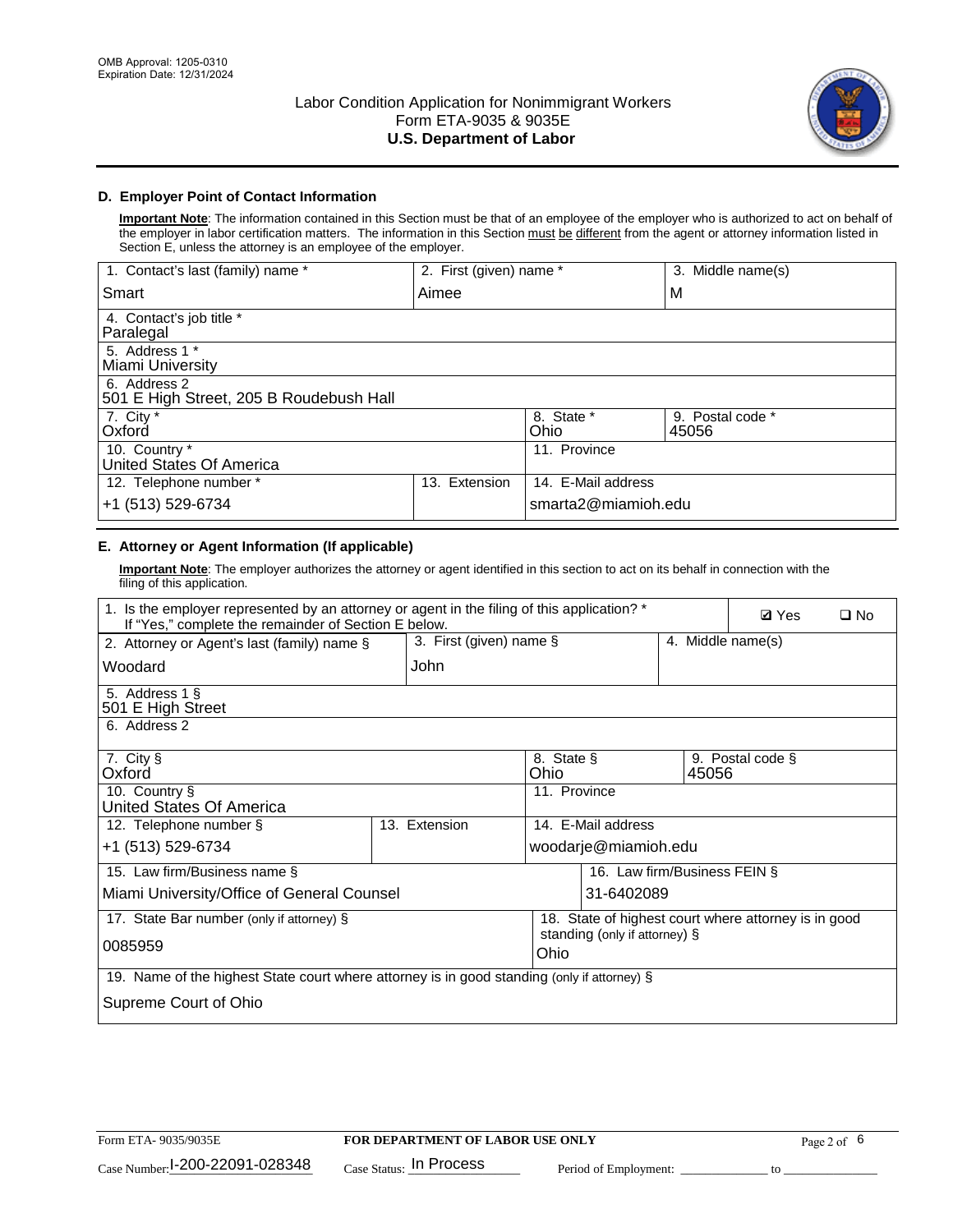

#### **F. Employment and Wage Information**

**Important Note**: The employer must define the intended place(s) of employment with as much geographic specificity as possible. Each intended place(s) of employment listed below must be the worksite or physical location where the work will actually be performed and cannot be a P.O. Box. The employer must identify all intended places of employment, including those of short duration, on the LCA. 20 CFR 655.730(c)(5). If the employer is submitting this form non-electronically and the work is expected to be performed in more than one location, an attachment must be submitted in order to complete this section. An employer has the option to use either a single Form ETA-9035/9035E or multiple forms to disclose all intended places of employment. If the employer has more than ten (10) intended places of employment at the time of filing this application, the employer must file as many additional LCAs as are necessary to list all intended places of employment. See the form instructions for further information about identifying all intended places of employment.

#### a.*Place of Employment Information* 1

| 1. Enter the estimated number of workers that will perform work at this place of employment under<br>the LCA.* |                                                                                                                                |  |                                          |                      |                          |  |  |  |
|----------------------------------------------------------------------------------------------------------------|--------------------------------------------------------------------------------------------------------------------------------|--|------------------------------------------|----------------------|--------------------------|--|--|--|
|                                                                                                                | 2. Indicate whether the worker(s) subject to this LCA will be placed with a secondary entity at this<br>place of employment. * |  | $\square$ Yes                            | <b>Z</b> No          |                          |  |  |  |
|                                                                                                                | 3. If "Yes" to question 2, provide the legal business name of the secondary entity. §                                          |  |                                          |                      |                          |  |  |  |
|                                                                                                                | 4. Address 1 *<br>Department of Mathematical & Physical Sciences                                                               |  |                                          |                      |                          |  |  |  |
|                                                                                                                | 5. Address 2                                                                                                                   |  |                                          |                      |                          |  |  |  |
|                                                                                                                | Miami University                                                                                                               |  |                                          |                      |                          |  |  |  |
| 6. City $*$                                                                                                    | Middletown                                                                                                                     |  | 7. County *<br><b>Butler</b>             |                      |                          |  |  |  |
|                                                                                                                | 8. State/District/Territory *<br>9. Postal code *<br>Ohio<br>45042                                                             |  |                                          |                      |                          |  |  |  |
| 10. Wage Rate Paid to Nonimmigrant Workers *<br>10a. Per: (Choose only one)*                                   |                                                                                                                                |  |                                          |                      |                          |  |  |  |
|                                                                                                                | □ Hour □ Week □ Bi-Weekly □ Month ☑ Year<br>From $\frac{1}{3}$ 53540 00 To: $\frac{1}{3}$<br>65000 00                          |  |                                          |                      |                          |  |  |  |
|                                                                                                                | 11. Prevailing Wage Rate *                                                                                                     |  | 11a. Per: (Choose only one)*             |                      |                          |  |  |  |
|                                                                                                                | 53540 00<br>$\mathcal{S}$                                                                                                      |  | □ Hour □ Week □ Bi-Weekly □ Month 回 Year |                      |                          |  |  |  |
|                                                                                                                | Questions 12-14. Identify the source used for the prevailing wage (PW) (check and fully complete only one): *                  |  |                                          |                      |                          |  |  |  |
| 12.<br>$\Box$                                                                                                  | A Prevailing Wage Determination (PWD) issued by the Department of Labor                                                        |  |                                          |                      | a. PWD tracking number § |  |  |  |
| 13.<br>$\blacktriangledown$                                                                                    | A PW obtained independently from the Occupational Employment Statistics (OES) Program                                          |  |                                          |                      |                          |  |  |  |
|                                                                                                                | a. Wage Level (check one): §                                                                                                   |  |                                          | b. Source Year §     |                          |  |  |  |
|                                                                                                                | ☑ ⊦<br>□⊪<br>$\square$ $\square$<br>$\Box$ IV<br>$\Box$ N/A                                                                    |  |                                          | 7/1/2021 - 6/30/2022 |                          |  |  |  |
| 14.<br>$\Box$                                                                                                  | A PW obtained using another legitimate source (other than OES) or an independent authoritative source                          |  |                                          |                      |                          |  |  |  |
|                                                                                                                | a. Source Type (check one): §                                                                                                  |  |                                          | b. Source Year §     |                          |  |  |  |
|                                                                                                                | $\Box$ CBA<br>$\Box$ DBA<br>$\square$ SCA<br>$\Box$ Other/ PW Survey                                                           |  |                                          |                      |                          |  |  |  |
|                                                                                                                | c. If responded "Other/ PW Survey" in question 14.a, enter the name of the survey producer or publisher §                      |  |                                          |                      |                          |  |  |  |
|                                                                                                                | d. If responded "Other/ PW Survey" in question 14.a, enter the title or name of the PW survey §                                |  |                                          |                      |                          |  |  |  |
|                                                                                                                |                                                                                                                                |  |                                          |                      |                          |  |  |  |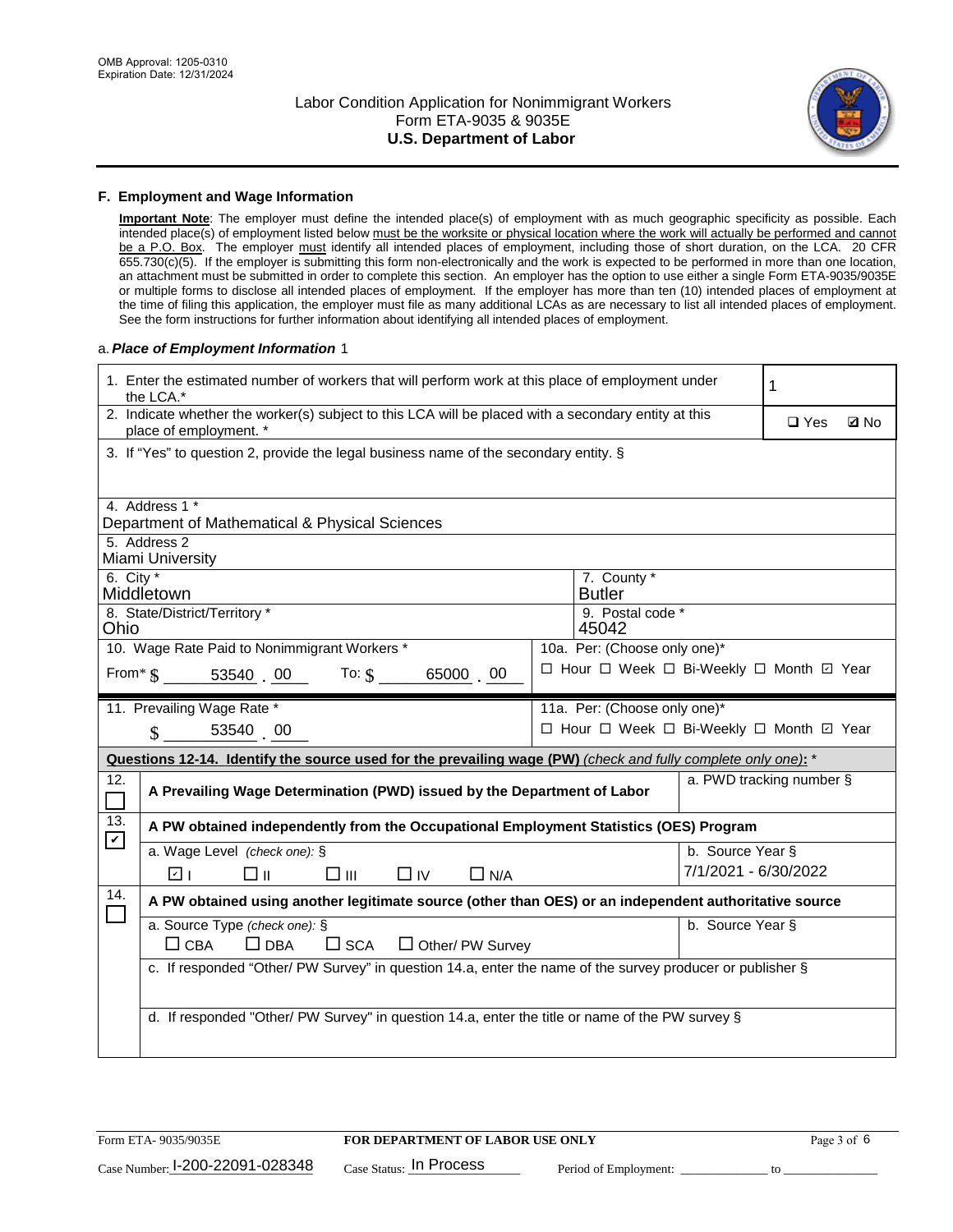

# **G. Employer Labor Condition Statements**

! *Important Note:* In order for your application to be processed, you MUST read Section G of the Form ETA-9035CP - General Instructions for the 9035 & 9035E under the heading "Employer Labor Condition Statements" and agree to all four (4) labor condition statements summarized below:

- (1) **Wages:** The employer shall pay nonimmigrant workers at least the prevailing wage or the employer's actual wage, whichever is higher, and pay for non-productive time. The employer shall offer nonimmigrant workers benefits and eligibility for benefits provided as compensation for services on the same basis as the employer offers to U.S. workers. The employer shall not make deductions to recoup a business expense(s) of the employer including attorney fees and other costs connected to the performance of H-1B, H-1B1, or E-3 program functions which are required to be performed by the employer. This includes expenses related to the preparation and filing of this LCA and related visa petition information. 20 CFR 655.731;
- (2) **Working Conditions:** The employer shall provide working conditions for nonimmigrants which will not adversely affect the working conditions of workers similarly employed. The employer's obligation regarding working conditions shall extend for the duration of the validity period of the certified LCA or the period during which the worker(s) working pursuant to this LCA is employed by the employer, whichever is longer. 20 CFR 655.732;
- (3) **Strike, Lockout, or Work Stoppage:** At the time of filing this LCA, the employer is not involved in a strike, lockout, or work stoppage in the course of a labor dispute in the occupational classification in the area(s) of intended employment. The employer will notify the Department of Labor within 3 days of the occurrence of a strike or lockout in the occupation, and in that event the LCA will not be used to support a petition filing with the U.S. Citizenship and Immigration Services (USCIS) until the DOL Employment and Training Administration (ETA) determines that the strike or lockout has ended. 20 CFR 655.733; and
- (4) **Notice:** Notice of the LCA filing was provided no more than 30 days before the filing of this LCA or will be provided on the day this LCA is filed to the bargaining representative in the occupation and area of intended employment, or if there is no bargaining representative, to workers in the occupation at the place(s) of employment either by electronic or physical posting. This notice was or will be posted for a total period of 10 days, except that if employees are provided individual direct notice by e-mail, notification need only be given once. A copy of the notice documentation will be maintained in the employer's public access file. A copy of this LCA will be provided to each nonimmigrant worker employed pursuant to the LCA. The employer shall, no later than the date the worker(s) report to work at the place(s) of employment, provide a signed copy of the certified LCA to the worker(s) working pursuant to this LCA. 20 CFR 655.734.

1. **I have read and agree to** Labor Condition Statements 1, 2, 3, and 4 above and as fully explained in Section G of the Form ETA-9035CP – General Instructions for the 9035 & 9035E and the Department's regulations at 20 CFR 655 Subpart H. \*

**Ø**Yes ロNo

### **H. Additional Employer Labor Condition Statements –H-1B Employers ONLY**

!**Important Note***:* In order for your H-1B application to be processed, you MUST read Section H – Subsection 1 of the Form ETA 9035CP – General Instructions for the 9035 & 9035E under the heading "Additional Employer Labor Condition Statements" and answer the questions below.

#### *a. Subsection 1*

| 1. At the time of filing this LCA, is the employer H-1B dependent? §                                                                                                                                                                                                    |  |  | ⊡ No      |            |  |
|-------------------------------------------------------------------------------------------------------------------------------------------------------------------------------------------------------------------------------------------------------------------------|--|--|-----------|------------|--|
| 2. At the time of filing this LCA, is the employer a willful violator? $\S$                                                                                                                                                                                             |  |  | ⊡ No      |            |  |
| 3. If "Yes" is marked in questions H.1 and/or H.2, you must answer "Yes" or "No" regarding<br>whether the employer will use this application ONLY to support H-1B petitions or extensions of<br>status for exempt H-1B nonimmigrant workers? §                          |  |  | $\Box$ No |            |  |
| 4. If "Yes" is marked in question H.3, identify the statutory basis for the<br>$\Box$ \$60,000 or higher annual wage<br>exemption of the H-1B nonimmigrant workers associated with this<br>$\Box$ Master's Degree or higher in related specialty<br>$\Box$ Both<br>LCA. |  |  |           |            |  |
| H-1B Dependent or Willful Violator Employers -Master's Degree or Higher Exemptions ONLY                                                                                                                                                                                 |  |  |           |            |  |
| 5. Indicate whether a completed Appendix A is attached to this LCA covering any H-1B<br>nonimmigrant worker for whom the statutory exemption will be based <b>ONLY</b> on attainment of a<br>Master's Degree or higher in related specialty. §                          |  |  | ⊡ No      | $\Box$ N/A |  |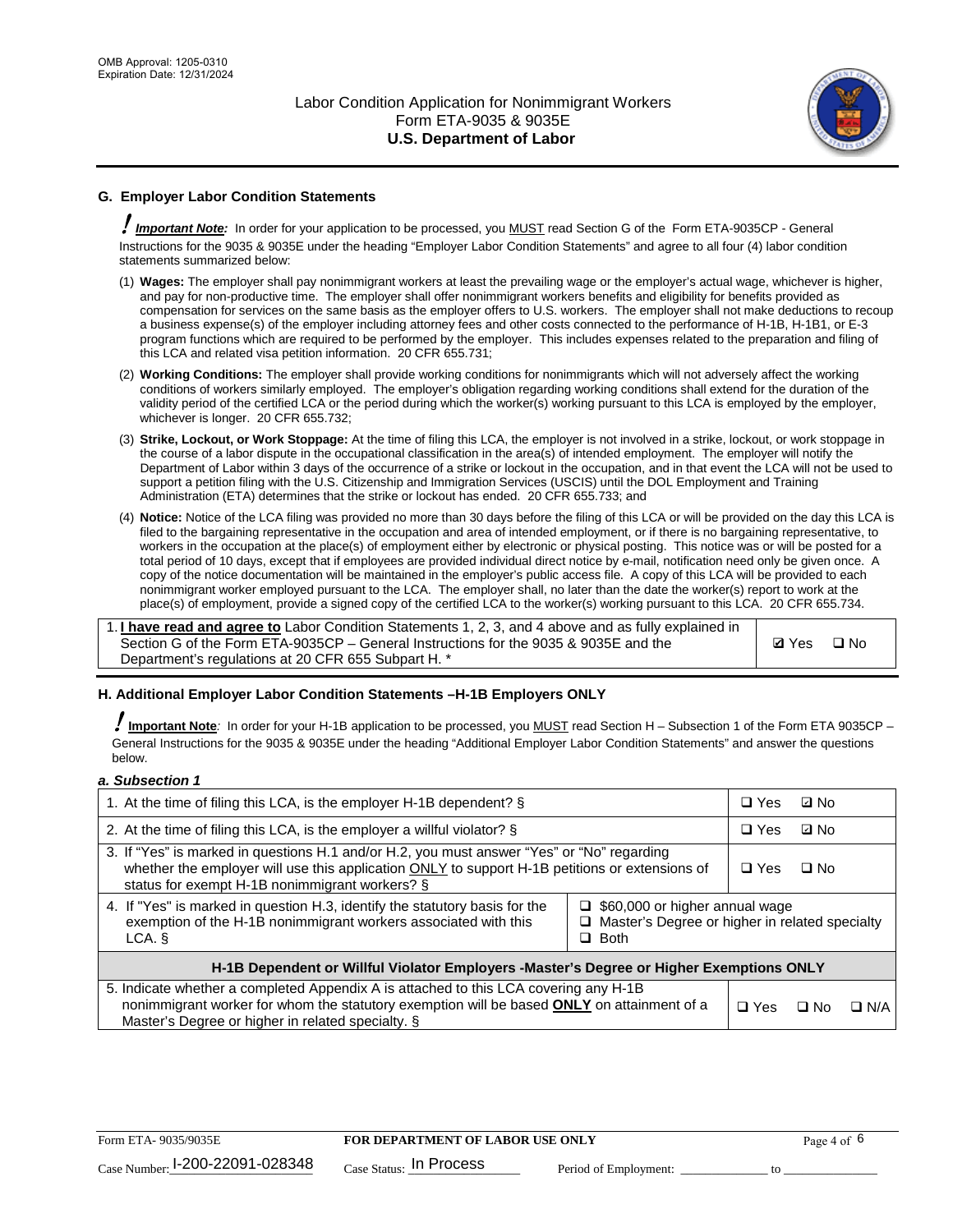

**If you marked "Yes" to questions H.a.1 (H-1B dependent) and/or H.a.2 (H-1B willful violator) and "No" to question H.a.3 (exempt H-1B nonimmigrant workers), you MUST read Section H – Subsection 2 of the Form ETA 9035CP – General Instructions for the 9035 & 9035E under the heading "Additional Employer Labor Condition Statements" and indicate your agreement to all three (3) additional statements summarized below.**

#### *b. Subsection 2*

- A. **Displacement:** An H-1B dependent or willful violator employer is prohibited from displacing a U.S. worker in its own workforce within the period beginning 90 days before and ending 90 days after the date of filing of the visa petition. 20 CFR 655.738(c);
- B. **Secondary Displacement:** An H-1B dependent or willful violator employer is prohibited from placing an H-1B nonimmigrant worker(s) with another/secondary employer where there are indicia of an employment relationship between the nonimmigrant worker(s) and that other/secondary employer (thus possibly affecting the jobs of U.S. workers employed by that other employer), unless and until the employer subject to this LCA makes the inquiries and/or receives the information set forth in 20 CFR 655.738(d)(5) concerning that other/secondary employer's displacement of similarly employed U.S. workers in its workforce within the period beginning 90 days before and ending 90 days after the date of such placement. 20 CFR 655.738(d). Even if the required inquiry of the secondary employer is made, the H-1B dependent or willful violator employer will be subject to a finding of a violation of the secondary displacement prohibition if the secondary employer, in fact, displaces any U.S. worker(s) during the applicable time period; and
- C. **Recruitment and Hiring:** Prior to filing this LCA or any petition or request for extension of status for nonimmigrant worker(s) supported by this LCA, the H-1B dependent or willful violator employer must take good faith steps to recruit U.S. workers for the job(s) using procedures that meet industry-wide standards and offer compensation that is at least as great as the required wage to be paid to the nonimmigrant worker(s) pursuant to 20 CFR 655.731(a). The employer must offer the job(s) to any U.S. worker who applies and is equally or better qualified for the job than the nonimmigrant worker. 20 CFR 655.739.

| 6. I have read and agree to Additional Employer Labor Condition Statements A, B, and C above and |         |           |
|--------------------------------------------------------------------------------------------------|---------|-----------|
| as fully explained in Section H – Subsections 1 and 2 of the Form ETA 9035CP – General           | l □ Yes | $\Box$ No |
| Instructions for the 9035 & 9035E and the Department's regulations at 20 CFR 655 Subpart H. §    |         |           |

### **I. Public Disclosure Information**

! **Important Note***:* You must select one or both of the options listed in this Section.

| 1. Public disclosure information in the United States will be kept at: * |  |  |  |  |  |  |  |
|--------------------------------------------------------------------------|--|--|--|--|--|--|--|
|--------------------------------------------------------------------------|--|--|--|--|--|--|--|

**sqrt** Employer's principal place of business □ Place of employment

### **J. Notice of Obligations**

A. Upon receipt of the certified LCA, the employer must take the following actions:

- o Print and sign a hard copy of the LCA if filing electronically (20 CFR 655.730(c)(3));<br>
Maintain the original signed and certified LCA in the employer's files (20 CFR 655.7
- Maintain the original signed and certified LCA in the employer's files (20 CFR 655.705(c)(2); 20 CFR 655.730(c)(3); and 20 CFR 655.760); and
- o Make a copy of the LCA, as well as necessary supporting documentation required by the Department of Labor regulations, available for public examination in a public access file at the employer's principal place of business in the U.S. or at the place of employment within one working day after the date on which the LCA is filed with the Department of Labor (20 CFR 655.705(c)(2) and 20 CFR 655.760).
- B. The employer must develop sufficient documentation to meet its burden of proof with respect to the validity of the statements made in its LCA and the accuracy of information provided, in the event that such statement or information is challenged (20 CFR 655.705(c)(5) and 20 CFR 655.700(d)(4)(iv)).
- C. The employer must make this LCA, supporting documentation, and other records available to officials of the Department of Labor upon request during any investigation under the Immigration and Nationality Act (20 CFR 655.760 and 20 CFR Subpart I).

*I declare under penalty of perjury that I have read and reviewed this application and that to the best of my knowledge, the*  information contained therein is true and accurate. I understand that to knowingly furnish materially false information in the *preparation of this form and any supplement thereto or to aid, abet, or counsel another to do so is a federal offense punishable by fines, imprisonment, or both (18 U.S.C. 2, 1001,1546,1621).*

| 1. Last (family) name of hiring or designated official * 2. First (given) name of hiring or designated official * 3. Middle initial § |  |
|---------------------------------------------------------------------------------------------------------------------------------------|--|
| Ruth                                                                                                                                  |  |
|                                                                                                                                       |  |
| 6. Date signed *                                                                                                                      |  |
|                                                                                                                                       |  |